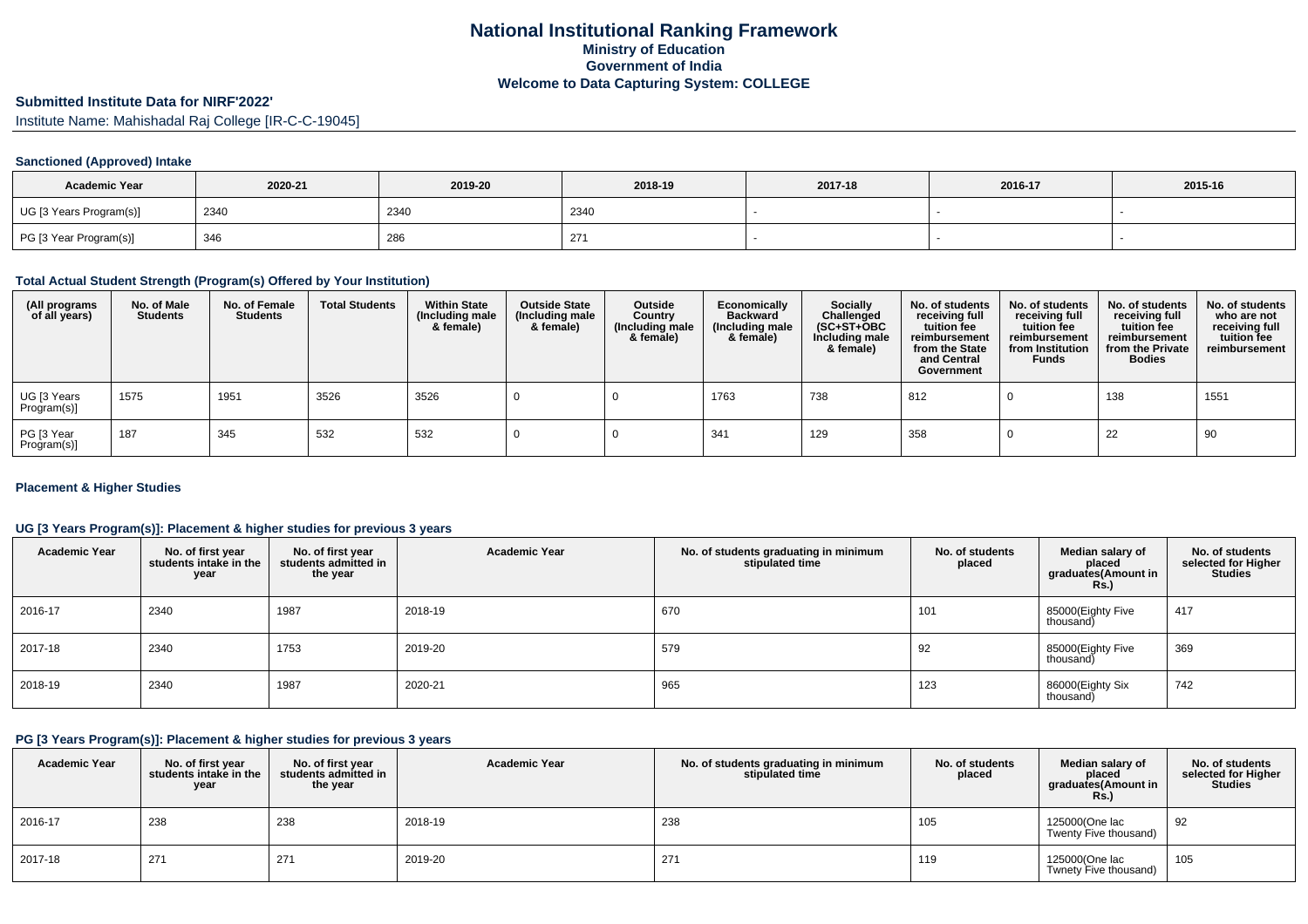| 2018-19 | 27<br><u>_ 1</u> | 274<br>- - | 2020-21 | 220 | 21<br>- 12 | 127000(One lac<br>$\sim$<br><b>Twenty Seven</b><br>thousand |  |
|---------|------------------|------------|---------|-----|------------|-------------------------------------------------------------|--|
|---------|------------------|------------|---------|-----|------------|-------------------------------------------------------------|--|

## **Financial Resources: Utilised Amount for the Capital expenditure for previous 3 years**

| <b>Academic Year</b>                                                                                 | 2020-21                                                                |                                                                    | 2018-19                                                            |  |  |  |  |  |  |
|------------------------------------------------------------------------------------------------------|------------------------------------------------------------------------|--------------------------------------------------------------------|--------------------------------------------------------------------|--|--|--|--|--|--|
|                                                                                                      | <b>Utilised Amount</b>                                                 | <b>Utilised Amount</b>                                             | <b>Utilised Amount</b>                                             |  |  |  |  |  |  |
| Annual Capital Expenditure on Academic Activities and Resources (excluding expenditure on buildings) |                                                                        |                                                                    |                                                                    |  |  |  |  |  |  |
| Library                                                                                              | 805690 (Eight lac Five thousand Six hundred Ninety)                    | 751440 (Seven lac Fifty One thousand Four hundred Forty)           | 735450 (Seven lac Thirty Five thousand Four hundred Fifty)         |  |  |  |  |  |  |
| New Equipment for Laboratories                                                                       | 10250756 (Ten crore Two lac Fifty thousand Seven hundred<br>Fifty Six) | 7815450 (Seventy Eight lac Fifteen thousand Four hundred<br>Fifty) | 6576702 (Sixty Five lac Seventy Six thousand Seven hundred<br>Two) |  |  |  |  |  |  |
| Other expenditure on creation of Capital Assets (excluding<br>expenditure on Land and Building)      | 6320750 (Sixty Three lac Twenty tousand Seven hundred Fifty)           | 5565700 (Fifty Five lac Sixty Five thousand Seven hundred)         | 1805750 (Eighteen lac Five thousand Seven hundred Fifty)           |  |  |  |  |  |  |

## **Financial Resources: Utilised Amount for the Operational expenditure for previous 3 years**

| <b>Academic Year</b>                                                                                                                                                                            | 2020-21                                                                             | 2019-20                                                                             | 2018-19                                                                 |  |  |
|-------------------------------------------------------------------------------------------------------------------------------------------------------------------------------------------------|-------------------------------------------------------------------------------------|-------------------------------------------------------------------------------------|-------------------------------------------------------------------------|--|--|
|                                                                                                                                                                                                 | <b>Utilised Amount</b>                                                              | <b>Utilised Amount</b>                                                              | <b>Utilised Amount</b>                                                  |  |  |
|                                                                                                                                                                                                 |                                                                                     | <b>Annual Operational Expenditure</b>                                               |                                                                         |  |  |
| Salaries (Teaching and Non Teaching staff)                                                                                                                                                      | 95642850 (Nine crore Fifty Six thousand Forty Two thousand<br>Eight hundred Twenty) | 82475750 (Eight crore Twenty Four lac Seventy Five thousand<br>Seven hundred Fifty) | 69285200 (Six crore Ninety Two lac Eighty Five thousand Two<br>hundred) |  |  |
| Maintenance of Academic Infrastructure or consumables and<br>other running expenditures (excluding maintenance of hostels<br>and allied services, rent of the building, depreciation cost, etc) | 5123200 (Fifty One lac Twenty Three Two hundred)                                    | 672900 (Six lac Seventy Two thousand Nine hundred)                                  | 4527120 (Forty Five lac Twenty Seven thousand One hundred<br>Twenty)    |  |  |
| Seminars/Conferences/Workshops                                                                                                                                                                  | 215900 (Two lac Fifteen thousand Nine hundred)                                      | 350000 (Three lac Fifty thousand)                                                   | 480000 (Four lac Eighty thousand)                                       |  |  |

## **PCS Facilities: Facilities of physically challenged students**

| 1. Do your institution buildings have Lifts/Ramps?                                                                                                         | Yes, less than 40% of the buildings |
|------------------------------------------------------------------------------------------------------------------------------------------------------------|-------------------------------------|
| 2. Do your institution have provision for walking aids, including wheelchairs and transportation from one building to another for<br>handicapped students? | Yes                                 |
| 3. Do your institution buildings have specially designed toilets for handicapped students?                                                                 | Not available                       |

## **Faculty Details**

| Srno | Name                              | Age | Designation                                         | Gender | Qualification | Experience (In<br><b>Months)</b> | <b>Currently working</b><br>with institution? | <b>Joining Date</b> | <b>Leaving Date</b> | <b>Association type</b> |
|------|-----------------------------------|-----|-----------------------------------------------------|--------|---------------|----------------------------------|-----------------------------------------------|---------------------|---------------------|-------------------------|
|      | DR ASIM KUMAR<br>BERA             | 63  | Dean / Principal /<br>Director / Vice<br>Chancellor | Male   | Ph.D          | 180                              | Yes                                           | 09-06-2008          | $-$                 | Regular                 |
| 2    | <b>BADAL KUMAR</b><br><b>BERA</b> | 62  | Associate Professor                                 | Male   | M.COM         | 453                              | Yes                                           | 05-10-1983          | $-$                 | Regular                 |
| 3    | SYAMA JANA GIRI                   | 61  | Associate Professor                                 | Female | M.A           | 421                              | Yes                                           | 01-07-1986          | $-$                 | Regular                 |
| 4    | SAMPA MONDAL<br><b>DAS</b>        | 57  | Associate Professor                                 | Female | M. Phil       | 292                              | Yes                                           | 01-04-1997          | $-$                 | Regular                 |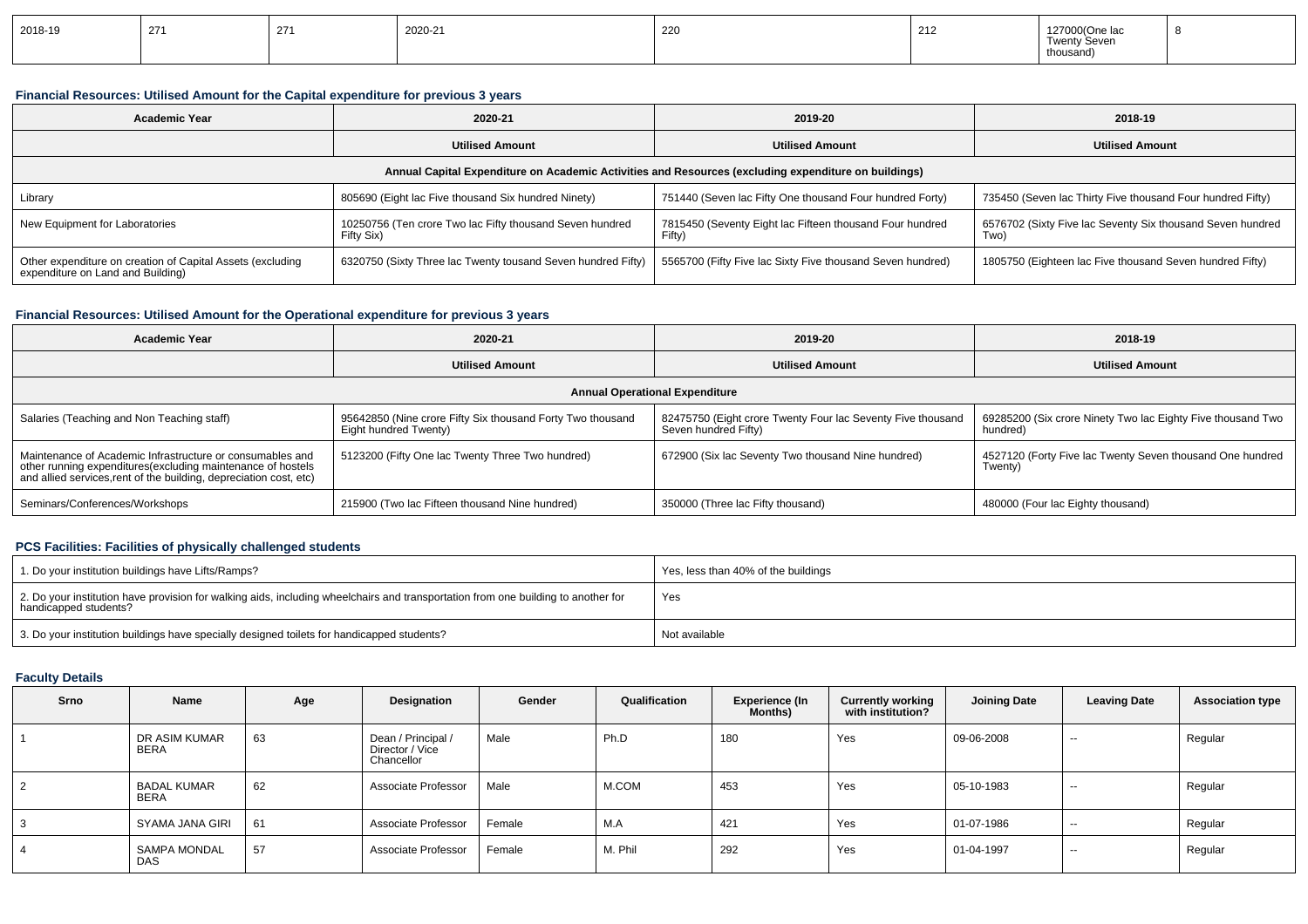| 5  | DR SUBHAMOY<br>DAS                    | 51 | Associate Professor        | Male   | Ph.D    | 245 | Yes | 14-02-2001 | $\overline{\phantom{a}}$ | Regular |
|----|---------------------------------------|----|----------------------------|--------|---------|-----|-----|------------|--------------------------|---------|
| 6  | DR NABANITA BAG<br><b>MAITI</b>       | 45 | Associate Professor        | Female | Ph.D    | 230 | Yes | 13-05-2002 | ⊷.                       | Regular |
| 7  | <b>TARAPADA MIDYA</b>                 | 37 | <b>Assistant Professor</b> | Male   | M.Sc.   | 156 | Yes | 16-07-2008 | ⊷.                       | Regular |
| 8  | DR SUMIPARNA<br><b>MAITY</b>          | 42 | <b>Assistant Professor</b> | Female | Ph.D    | 136 | Yes | 01-04-2010 | $\overline{\phantom{a}}$ | Regular |
| 9  | DR ANUP KUMAR<br><b>SINGHA</b>        | 43 | <b>Assistant Professor</b> | Male   | Ph.D    | 77  | Yes | 04-02-2015 | ⊷.                       | Regular |
| 10 | DR SOMA CHANDA                        | 38 | <b>Assistant Professor</b> | Female | Ph.D    | 55  | Yes | 14-12-2016 | $\overline{\phantom{a}}$ | Regular |
| 11 | SHYAMAL<br><b>MONDAL</b>              | 32 | <b>Assistant Professor</b> | Male   | M.A     | 51  | Yes | 25-04-2017 | --                       | Regular |
| 12 | RAMKRISHNA<br><b>BHUNIA</b>           | 36 | Other                      | Male   | M.A     | 141 | Yes | 21-10-2009 | --                       | Regular |
| 13 | <b>ALAK DAS</b>                       | 39 | Other                      | Male   | M. Phil | 167 | Yes | 01-09-2007 | $\overline{\phantom{a}}$ | Regular |
| 14 | <b>SUPARNA MAITY</b>                  | 34 | Other                      | Female | M.A     | 141 | Yes | 21-10-2009 | $\overline{\phantom{a}}$ | Regular |
| 15 | SAMIDH BARAN<br><b>JANA</b>           | 37 | Other                      | Male   | M.Sc.   | 141 | Yes | 21-10-2009 | $\overline{\phantom{a}}$ | Regular |
| 16 | JAHIR ABBAS<br><b>KHAN</b>            | 34 | Other                      | Male   | M.A     | 141 | Yes | 21-10-2009 | $\sim$                   | Regular |
| 17 | SANTU CHARAN<br>DAS                   | 39 | Other                      | Male   | M.COM   | 131 | Yes | 23-08-2010 | ⊷.                       | Regular |
| 18 | NANDITA MANNA<br>SAMANTA              | 36 | Other                      | Female | M.A     | 120 | Yes | 11-07-2011 | Ξ.                       | Regular |
| 19 | <b>PARAMITA</b><br><b>SAMANTA</b>     | 36 | Other                      | Female | M.A     | 107 | Yes | 02-08-2012 | ⊷.                       | Regular |
| 20 | <b>KRISHNA</b><br><b>SAMANTA PAIK</b> | 32 | Other                      | Female | M.A     | 91  | Yes | 05-12-2013 | Ξ.                       | Regular |
| 21 | <b>MOUMITA DAS</b>                    | 31 | Other                      | Female | M.Sc.   | 83  | Yes | 14-08-2014 | Ξ.                       | Regular |
| 22 | <b>MANIK DAS</b>                      | 29 | Other                      | Male   | M.Sc.   | 77  | Yes | 03-02-2015 | ⊷.                       | Regular |
| 23 | NIRMALENDU<br>MAITI                   | 27 | Other                      | Male   | M.A     | 59  | Yes | 02-08-2016 | ⊷.                       | Regular |
| 24 | <b>BISWAJIT MAITY</b>                 | 37 | Other                      | Male   | M.A     | 47  | Yes | 16-08-2017 | ⊷.                       | Regular |
| 25 | <b>SUDESHNA ROY</b>                   | 29 | Other                      | Female | M.Sc.   | 47  | Yes | 16-08-2017 | -−                       | Regular |
| 26 | SAMIR KUMAR<br>PATRA                  | 57 | Associate Professor        | Male   | M.A     | 362 | Yes | 02-05-1991 | $\overline{\phantom{a}}$ | Regular |
| 27 | DR MANAS KUMAR<br>MAITI               | 51 | Associate Professor        | Male   | Ph.D    | 287 | Yes | 01-09-1997 | $\sim$                   | Regular |
| 28 | DR SANGITA<br>MITRA                   | 51 | Associate Professor        | Female | Ph.D    | 243 | Yes | 10-04-2001 | н.                       | Regular |
| 29 | DR JAYANTA<br>KUMAR DEY               | 49 | Associate Professor        | Male   | Ph.D    | 230 | Yes | 21-05-2002 | $\sim$                   | Regular |
| 30 | <b>BHANUMATI ROY</b>                  | 49 | <b>Assistant Professor</b> | Female | M.A     | 155 | Yes | 27-08-2008 | −−                       | Regular |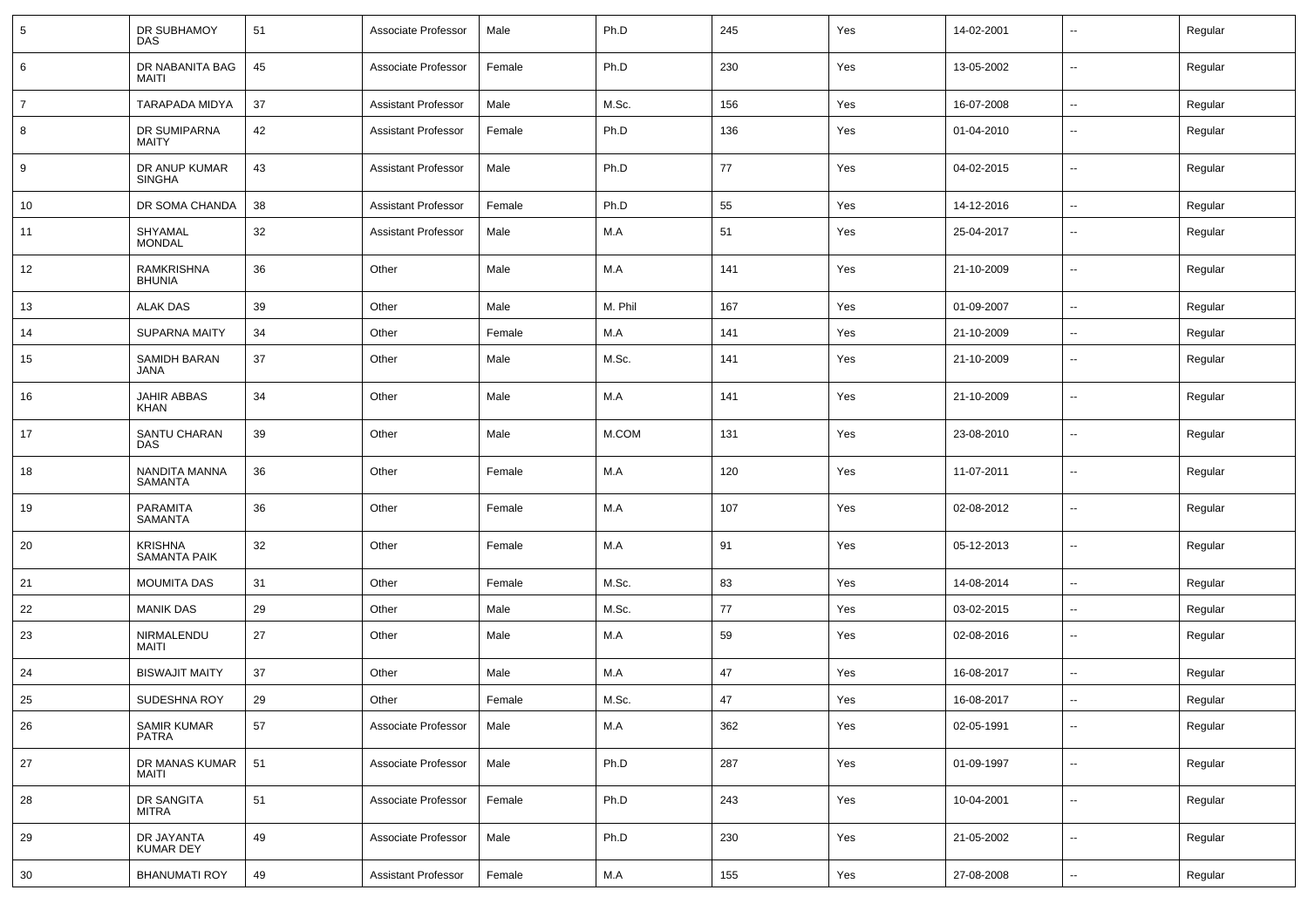| 31 | <b>SWATI BASAK</b>               | 38 | <b>Assistant Professor</b> | Female | M. Phil | 84  | Yes | 22-07-2014 | $\sim$                   | Regular |
|----|----------------------------------|----|----------------------------|--------|---------|-----|-----|------------|--------------------------|---------|
| 32 | LITAN KUMAR DAS                  | 35 | <b>Assistant Professor</b> | Male   | M.Sc.   | 77  | Yes | 04-02-2015 | $\overline{\phantom{a}}$ | Regular |
| 33 | DR SUBIKASH<br><b>MOOKHERJEE</b> | 50 | Associate Professor        | Male   | Ph.D    | 258 | Yes | 12-01-2000 | $\overline{\phantom{a}}$ | Regular |
| 34 | DR BISWAJIT<br><b>SINGHA</b>     | 44 | <b>Assistant Professor</b> | Male   | Ph.D    | 49  | Yes | 05-06-2017 | $\overline{\phantom{a}}$ | Regular |
| 35 | SOURAV KUMAR<br><b>MAITY</b>     | 35 | Other                      | Male   | M.A     | 151 | Yes | 08-12-2008 | н.                       | Regular |
| 36 | PRADIP KUMAR<br><b>MONDAL</b>    | 38 | Other                      | Male   | M.A     | 167 | Yes | 14-08-2007 | $\overline{\phantom{a}}$ | Regular |
| 37 | SHYAM PADA<br>KARAN              | 37 | Other                      | Male   | M. Phil | 163 | Yes | 06-12-2007 | ⊷.                       | Regular |
| 38 | <b>SAHELI MAITY</b>              | 36 | Other                      | Female | M.Sc.   | 164 | Yes | 27-11-2007 | $\overline{\phantom{a}}$ | Regular |
| 39 | <b>DWITY DAS</b>                 | 34 | Other                      | Female | M.Sc.   | 130 | Yes | 01-10-2010 | $\overline{\phantom{a}}$ | Regular |
| 40 | DOLAN SAHOO                      | 34 | Other                      | Female | MP.Ed.  | 107 | Yes | 04-08-2012 | $\overline{\phantom{a}}$ | Regular |
| 41 | DR ANIRBAN<br>PATTANAYAK         | 33 | Other                      | Male   | Ph.D    | 107 | Yes | 02-08-2012 | $\overline{\phantom{a}}$ | Regular |
| 42 | <b>RITA MONDAL</b>               | 34 | Other                      | Female | M.Sc.   | 83  | Yes | 18-08-2014 | Ξ.                       | Regular |
| 43 | <b>GOBINDA</b><br><b>SAMANTA</b> | 33 | Other                      | Male   | M.A     | 73  | Yes | 29-06-2015 | --                       | Regular |
| 44 | KRISHNENDU<br>MANNA              | 33 | Other                      | Male   | M.Sc.   | 76  | Yes | 02-08-2015 | $\overline{\phantom{a}}$ | Regular |
| 45 | ANTARA<br>ADHIKARY               | 27 | Other                      | Female | M.A     | 59  | Yes | 08-08-2016 | $\overline{\phantom{a}}$ | Regular |
| 46 | ARINDAM<br><b>CHAKRABORTY</b>    | 36 | Other                      | Male   | M.A     | 47  | Yes | 16-08-2017 | --                       | Regular |
| 47 | <b>AMIT KUMAR</b><br>MANNA       | 29 | Other                      | Male   | M.Sc.   | 47  | Yes | 16-08-2017 | $\overline{\phantom{a}}$ | Regular |
| 48 | <b>BHASKAR</b><br><b>BHOWMIK</b> | 29 | Other                      | Male   | M.Sc.   | 47  | Yes | 16-08-2017 | --                       | Regular |
| 49 | <b>AMITAVA MISTRY</b>            | 53 | Associate Professor        | Male   | M.A     | 294 | Yes | 02-01-1997 | $\overline{\phantom{a}}$ | Regular |
| 50 | DR ASIS DE                       | 47 | Associate Professor        | Male   | Ph.D    | 249 | Yes | 01-11-2000 | ⊷.                       | Regular |
| 51 | DR SAMPA BASU                    | 58 | Associate Professor        | Female | Ph.D    | 233 | Yes | 20-02-2002 | $\overline{\phantom{a}}$ | Regular |
| 52 | SUBHABRATA<br>MABHAI             | 43 | <b>Assistant Professor</b> | Male   | M.Sc.   | 166 | Yes | 05-09-2007 | $\overline{\phantom{a}}$ | Regular |
| 53 | DR PRADIP PATRA                  | 38 | <b>Assistant Professor</b> | Male   | Ph.D    | 150 | Yes | 29-01-2009 | $\sim$                   | Regular |
| 54 | SANDIP BARMAN                    | 39 | <b>Assistant Professor</b> | Male   | M.Sc.   | 56  | Yes | 02-11-2016 | $\sim$                   | Regular |
| 55 | DR PRIYANKA<br>CHOWDHURY         | 34 | <b>Assistant Professor</b> | Female | Ph.D    | 52  | Yes | 01-04-2017 | $\overline{\phantom{a}}$ | Regular |
| 56 | DR ASIM SUNDAR<br><b>MISHRA</b>  | 42 | Other                      | Male   | Ph.D    | 180 | Yes | 01-08-2006 | н.                       | Regular |
| 57 | <b>SAMIR KUMAR</b><br>JANA       | 45 | Other                      | Male   | M.A     | 227 | Yes | 09-08-2002 | $\sim$                   | Regular |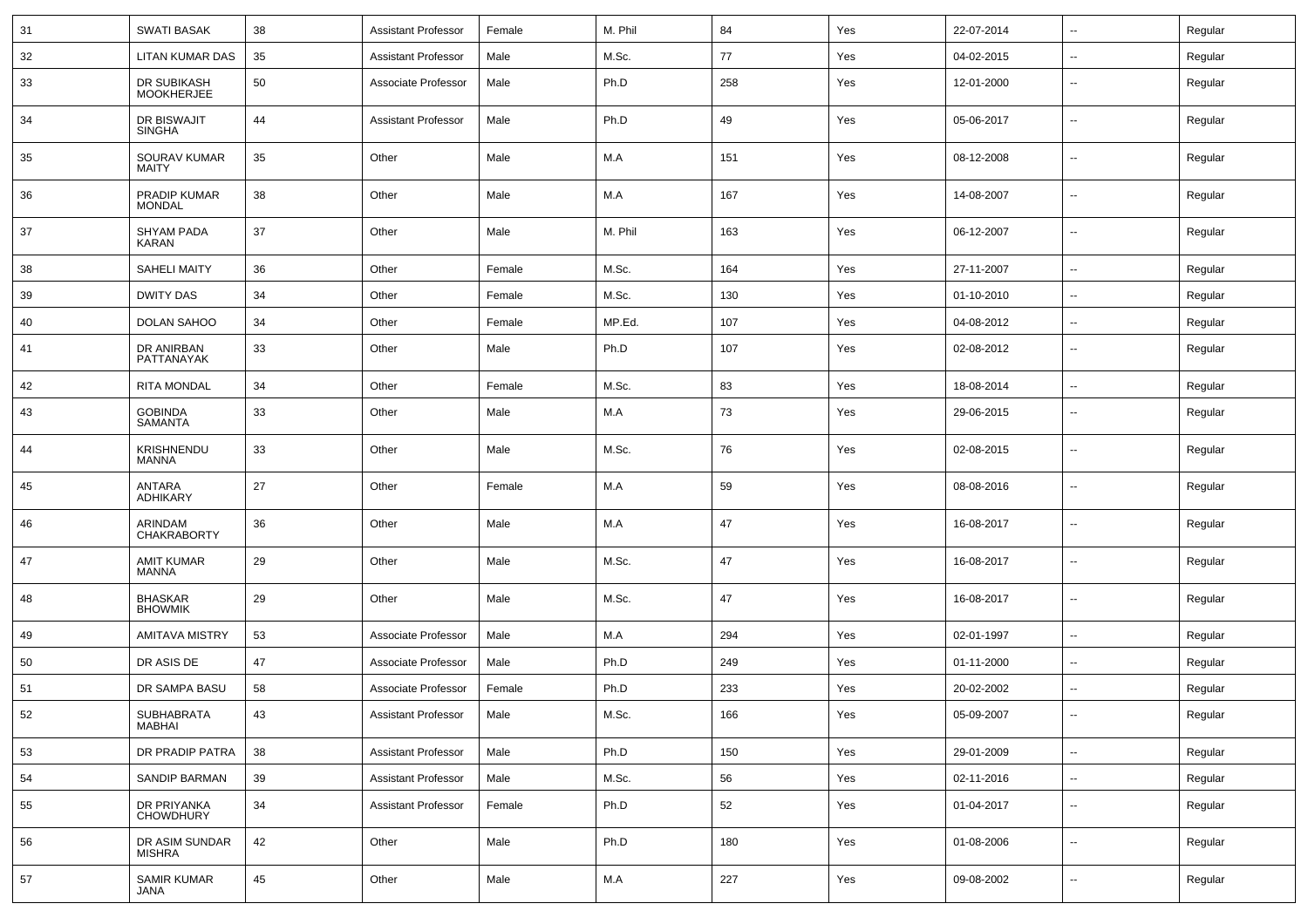| 58     | DR DEBABRATA<br>MAITY           | 48 | Other                      | Male   | Ph.D    | 191 | Yes | 01-09-2005 | $\overline{\phantom{a}}$ | Regular |
|--------|---------------------------------|----|----------------------------|--------|---------|-----|-----|------------|--------------------------|---------|
| 59     | <b>TANUSREE DEY</b>             | 34 | Other                      | Female | M.Sc.   | 140 | Yes | 03-11-2009 | $\sim$                   | Regular |
| 60     | DR RAJKUMAR<br><b>GUCHHAIT</b>  | 37 | Other                      | Male   | Ph.D    | 156 | Yes | 14-07-2008 | --                       | Regular |
| 61     | RABINDRANATH<br>JANA            | 47 | Other                      | Male   | M.COM   | 131 | Yes | 23-08-2010 | $\overline{\phantom{a}}$ | Regular |
| 62     | <b>MAHUA MAITY</b>              | 34 | Other                      | Female | M.A     | 131 | Yes | 05-08-2010 | --                       | Regular |
| 63     | <b>SWAGATA DIKSHIT</b>          | 33 | Other                      | Female | M.A     | 119 | Yes | 12-08-2011 | $\sim$                   | Regular |
| 64     | DR NILANGSHU<br>ADHIKARY        | 45 | Other                      | Male   | Ph.D    | 107 | Yes | 02-08-2012 | $\overline{\phantom{a}}$ | Regular |
| 65     | RABINDRANATH<br><b>BERA</b>     | 31 | Other                      | Male   | M.A     | 79  | Yes | 02-12-2014 | $\overline{\phantom{a}}$ | Regular |
| 66     | ANUSHILA SAHOO                  | 29 | Other                      | Female | M.A     | 47  | Yes | 12-08-2017 | --                       | Regular |
| 67     | <b>KUHELI PRAMANIK</b>          | 30 | Other                      | Female | M.A     | 47  | Yes | 16-08-2017 | $\overline{\phantom{a}}$ | Regular |
| 68     | MADHUCHHANDA<br><b>PRAMANIK</b> | 28 | Other                      | Female | M.A     | 46  | Yes | 04-09-2017 | $\overline{\phantom{a}}$ | Regular |
| 69     | <b>MOUMITA KAR</b>              | 30 | Other                      | Female | M.Sc.   | 47  | Yes | 16-08-2017 | $\sim$                   | Regular |
| 70     | <b>SANCHITA DAS</b>             | 28 | Other                      | Female | M.Sc.   | 47  | Yes | 16-08-2017 | $\overline{\phantom{a}}$ | Regular |
| 71     | <b>SAGNIK MONDAL</b>            | 30 | Other                      | Male   | M.Sc.   | 42  | Yes | 04-01-2018 | --                       | Regular |
| 72     | DR PRABHAS<br><b>KUMAR ROY</b>  | 59 | Associate Professor        | Male   | Ph.D    | 344 | Yes | 01-12-1992 | --                       | Regular |
| 73     | DR NIRMAL<br><b>CHAKRABORTY</b> | 53 | Associate Professor        | Male   | Ph.D    | 260 | Yes | 18-11-1999 | $\overline{\phantom{a}}$ | Regular |
| 74     | DR SANJAY SEN                   | 50 | Associate Professor        | Male   | Ph.D    | 243 | Yes | 30-04-2001 | -−                       | Regular |
| 75     | DR NABABRATA<br><b>GHOSHAL</b>  | 49 | Associate Professor        | Male   | Ph.D    | 222 | Yes | 17-01-2003 | --                       | Regular |
| 76     | <b>SAMIRAN KUMAR</b>            | 50 | <b>Assistant Professor</b> | Male   | M. Phil | 154 | Yes | 09-09-2008 | $\overline{\phantom{a}}$ | Regular |
| 77     | <b>BIVASH MISTRI</b>            | 40 | <b>Assistant Professor</b> | Male   | M.A     | 84  | Yes | 22-07-2014 | --                       | Regular |
| 78     | DR JOYDEB<br>MANNA              | 39 | <b>Assistant Professor</b> | Male   | Ph.D    | 75  | Yes | 20-04-2015 | $\overline{\phantom{a}}$ | Regular |
| 79     | <b>PRAKASH BISUI</b>            | 38 | <b>Assistant Professor</b> | Male   | M. Phil | 53  | Yes | 01-03-2017 | $\overline{\phantom{a}}$ | Regular |
| 80     | <b>CHANDAN BERA</b>             | 37 | Other                      | Male   | M.A     | 151 | Yes | 06-12-2008 | $\sim$                   | Regular |
| 81     | RANJAN PRADHAN                  | 35 | Other                      | Male   | M.A     | 141 | Yes | 21-10-2009 | $\sim$                   | Regular |
| 82     | NABAMITA ADAK                   | 38 | Other                      | Female | M.A     | 175 | Yes | 12-12-2006 | $\sim$                   | Regular |
| 83     | SUPRIYA<br>SAMANTA DAS          | 35 | Other                      | Female | M.A     | 140 | Yes | 26-09-2009 | $\sim$                   | Regular |
| 84     | MOUMITA JANA                    | 38 | Other                      | Female | M.Sc.   | 167 | Yes | 14-08-2007 | $\sim$                   | Regular |
| $85\,$ | SANCHARI<br>SARKAR              | 35 | Other                      | Female | M.Sc.   | 130 | Yes | 01-10-2010 | $\overline{\phantom{a}}$ | Regular |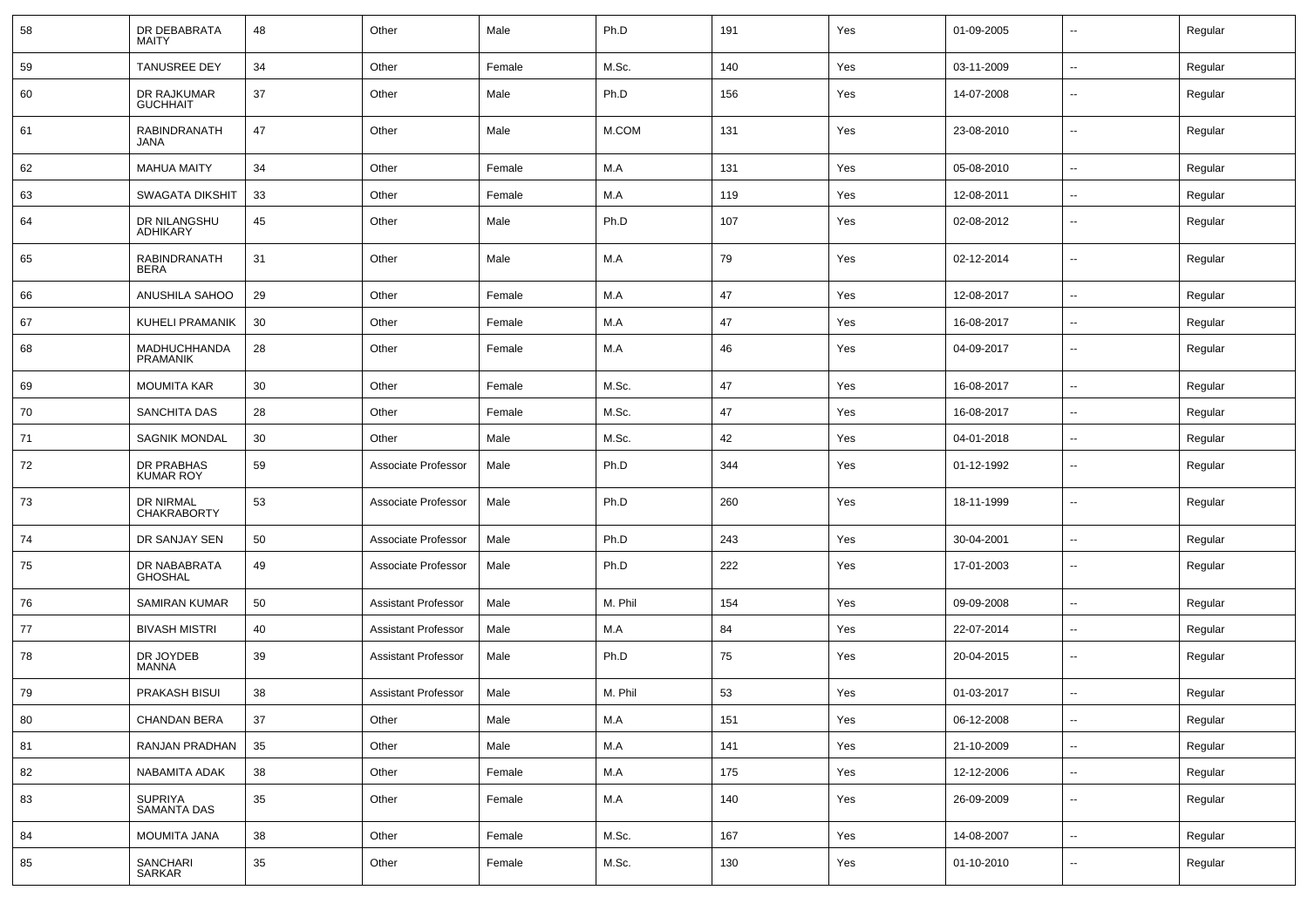| 86  | <b>MADHUMITA</b><br><b>SASMAL</b>           | 32 | Other                      | Female | M.Sc.  | 107 | Yes | 03-08-2012 | --                       | Regular |
|-----|---------------------------------------------|----|----------------------------|--------|--------|-----|-----|------------|--------------------------|---------|
| 87  | <b>AVINABA</b><br><b>SAMANTA</b>            | 32 | Other                      | Male   | M.Sc.  | 119 | Yes | 03-08-2011 | $\overline{\phantom{a}}$ | Regular |
| 88  | PRADIP DAS                                  | 46 | Other                      | Male   | MP.Ed. | 107 | Yes | 04-08-2012 | ⊷.                       | Regular |
| 89  | <b>JAYASREE MAITY</b>                       | 35 | Other                      | Female | M.Sc.  | 107 | Yes | 02-08-2012 | --                       | Regular |
| 90  | DR TUSHAR<br><b>GHORAMI</b>                 | 41 | Other                      | Male   | Ph.D   | 83  | Yes | 03-08-2014 | $\overline{\phantom{a}}$ | Regular |
| 91  | <b>MOUMITA</b><br>PRADHAN<br><b>SAMANTA</b> | 32 | Other                      | Female | M.A    | 72  | Yes | 17-07-2015 | $\overline{\phantom{a}}$ | Regular |
| 92  | <b>DEEPMALA</b><br><b>MAHATO</b>            | 27 | Other                      | Female | M.A    | 52  | Yes | 07-03-2017 | --                       | Regular |
| 93  | PRITI PARUA                                 | 30 | Other                      | Female | M.A    | 46  | Yes | 04-09-2017 | ⊷.                       | Regular |
| 94  | SURAJIT DAS                                 | 33 | <b>Assistant Professor</b> | Male   | M.Sc.  | 46  | Yes | 21-09-2017 | $\overline{\phantom{a}}$ | Regular |
| 95  | UTTAM SAMANTA                               | 29 | Other                      | Male   | M.Sc.  | 47  | Yes | 16-08-2017 | $\overline{\phantom{a}}$ | Regular |
| 96  | DR ABUL KALAM<br><b>BISWAS</b>              | 35 | <b>Assistant Professor</b> | Male   | Ph.D   | 39  | Yes | 02-04-2018 | --                       | Regular |
| 97  | ABANTIKA<br><b>CHAKRABORTY</b>              | 26 | Other                      | Female | M.A    | 32  | Yes | 22-11-2018 | --                       | Regular |
| 98  | <b>ACHINTA MAHATO</b>                       | 35 | Other                      | Male   | M.Sc.  | 27  | Yes | 10-04-2019 | --                       | Regular |
| 99  | AKSHAYA DAS                                 | 28 | Other                      | Male   | M.Sc.  | 34  | Yes | 08-09-2018 | $\overline{\phantom{a}}$ | Regular |
| 100 | ANJANA SENAPATI                             | 29 | Other                      | Female | M.A    | 32  | Yes | 15-11-2018 | н.                       | Regular |
| 101 | ARUNABHA PATRA                              | 30 | Other                      | Male   | M.A    | 34  | Yes | 02-09-2018 | --                       | Regular |
| 102 | ATANU METYA                                 | 26 | Other                      | Male   | M.Sc.  | 27  | Yes | 02-04-2019 | $\overline{\phantom{a}}$ | Regular |
| 103 | DEBABRATA MAJI                              | 26 | Other                      | Male   | M.Sc.  | 34  | Yes | 18-09-2018 | $\overline{a}$           | Regular |
| 104 | DEBALEENA<br>SARKAR                         | 30 | Other                      | Female | M.Sc.  | 30  | Yes | 22-01-2019 | --                       | Regular |
| 105 | <b>DEBARATI BHANJA</b>                      | 31 | Other                      | Female | M.A    | 34  | Yes | 13-09-2018 | --                       | Regular |
| 106 | DIPANWITA PAL                               | 28 | Other                      | Female | M.Sc.  | 34  | Yes | 14-09-2018 | $\overline{\phantom{a}}$ | Regular |
| 107 | <b>GOPINATH</b><br><b>ADHIKARY</b>          | 26 | Other                      | Male   | M.A    | 32  | Yes | 15-11-2018 | --                       | Regular |
| 108 | JOYENDU<br>BATABYAL                         | 28 | Other                      | Male   | M.Sc.  | 28  | Yes | 01-04-2019 | $\sim$                   | Regular |
| 109 | DR NANDADULAL<br>MANDAL                     | 38 | Other                      | Male   | Ph.D   | 27  | Yes | 02-04-2019 | $\overline{\phantom{a}}$ | Regular |
| 110 | NILKANTA DAS<br>ADHIKARY                    | 27 | Other                      | Male   | M.A    | 32  | Yes | 15-11-2018 | $\overline{\phantom{a}}$ | Regular |
| 111 | PANKAJ MAITY                                | 26 | Other                      | Male   | M.Sc.  | 34  | Yes | 02-09-2018 | $\overline{\phantom{a}}$ | Regular |
| 112 | PAPIYA SAMANTA                              | 29 | Other                      | Female | M.Sc.  | 29  | Yes | 07-02-2019 | $\sim$                   | Regular |
| 113 | POULAMI HAZRA                               | 28 | Other                      | Female | M.A    | 47  | Yes | 02-08-2017 | $\sim$                   | Regular |